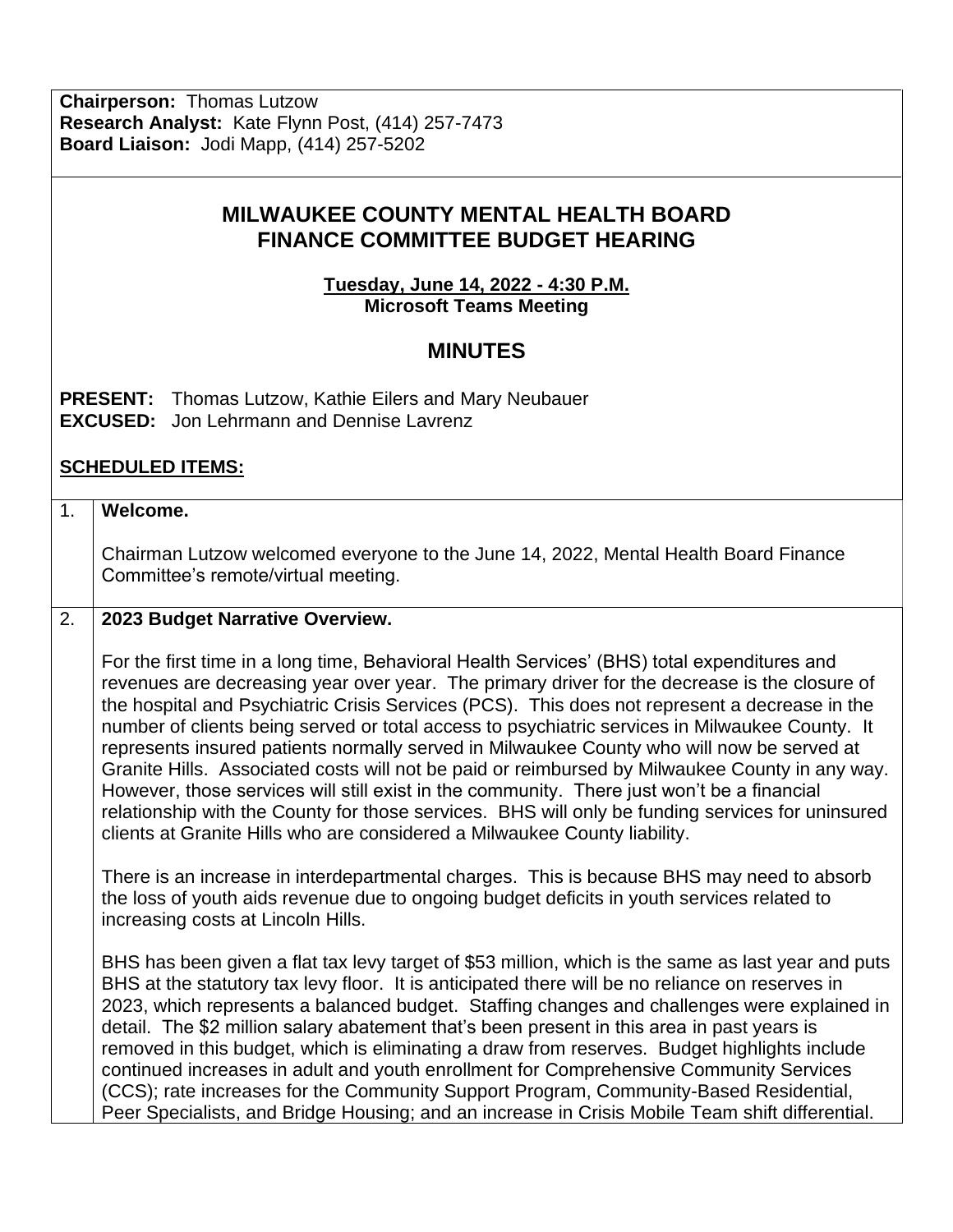### **SCHEDULED ITEMS (CONTINUED):**

|                                                                                                                                                                                                                                                                                | There will be a Peer Specialist training program and a new lesbian, gay, bisexual, transgender,<br>and queer (LGBTQ+) support initiative for older adults living in Milwaukee County. The<br>LGBTQ+ support initiative will be a collaboration with the older adults services division using<br>older American act funding. BHS will provide the necessary matching dollars. There are<br>increases in marketing and communication costs, in the Targeted Case Management program<br>in the form of expenses based on utilization trends, and an increase to the Wisconsin Medicaid<br>Cost Reporting (WIMCR) revenue, which is consistent with the recent cost report. |
|--------------------------------------------------------------------------------------------------------------------------------------------------------------------------------------------------------------------------------------------------------------------------------|-------------------------------------------------------------------------------------------------------------------------------------------------------------------------------------------------------------------------------------------------------------------------------------------------------------------------------------------------------------------------------------------------------------------------------------------------------------------------------------------------------------------------------------------------------------------------------------------------------------------------------------------------------------------------|
|                                                                                                                                                                                                                                                                                | The total programming expenses for adult Alcohol and Other Drug Abuse (AODA) services<br>have decreased based on current utilization trends. The Budget does not make any<br>assumptions related to the impact of potential additional American Rescue Plan Act (ARPA)<br>and opioid settlement funds because it's unclear as to the projects the funds would be applied.                                                                                                                                                                                                                                                                                               |
|                                                                                                                                                                                                                                                                                | Costs related to the operations of the Mental Health Emergency Center were discussed. Basic<br>County allocation funds were shifted to support other community programming in both the youth<br>and adult systems of community-based care. An average daily census of fifteen Milwaukee<br>County liability clients is anticipated at Granite Hills, and state institution facility payments are<br>lower.                                                                                                                                                                                                                                                              |
|                                                                                                                                                                                                                                                                                | The hearing opened for public comment. The following individuals appeared virtually and<br>provided comments:                                                                                                                                                                                                                                                                                                                                                                                                                                                                                                                                                           |
|                                                                                                                                                                                                                                                                                | Barbara Beckert, Milwaukee Mental Health Task Force Steering Committee<br>Maria I. Nogueron                                                                                                                                                                                                                                                                                                                                                                                                                                                                                                                                                                             |
|                                                                                                                                                                                                                                                                                | This item was informational.                                                                                                                                                                                                                                                                                                                                                                                                                                                                                                                                                                                                                                            |
| 3.                                                                                                                                                                                                                                                                             | Adjournment.                                                                                                                                                                                                                                                                                                                                                                                                                                                                                                                                                                                                                                                            |
|                                                                                                                                                                                                                                                                                | Chairman Lutzow ordered the meeting adjourned.                                                                                                                                                                                                                                                                                                                                                                                                                                                                                                                                                                                                                          |
| This meeting was recorded. The official copy of these minutes and subject reports, along with the<br>audio recording of this meeting, is available on the Milwaukee County's Legislative Information<br>Center website, which can be accessed by clicking the associated link. |                                                                                                                                                                                                                                                                                                                                                                                                                                                                                                                                                                                                                                                                         |
| Length of meeting: $4:36$ p.m. to $5:13$ p.m.                                                                                                                                                                                                                                  |                                                                                                                                                                                                                                                                                                                                                                                                                                                                                                                                                                                                                                                                         |
| Adjourned,                                                                                                                                                                                                                                                                     |                                                                                                                                                                                                                                                                                                                                                                                                                                                                                                                                                                                                                                                                         |
| Jodi Mapp                                                                                                                                                                                                                                                                      |                                                                                                                                                                                                                                                                                                                                                                                                                                                                                                                                                                                                                                                                         |

Jodi Mapp Board Administrative Liaison Milwaukee County Mental Health Board